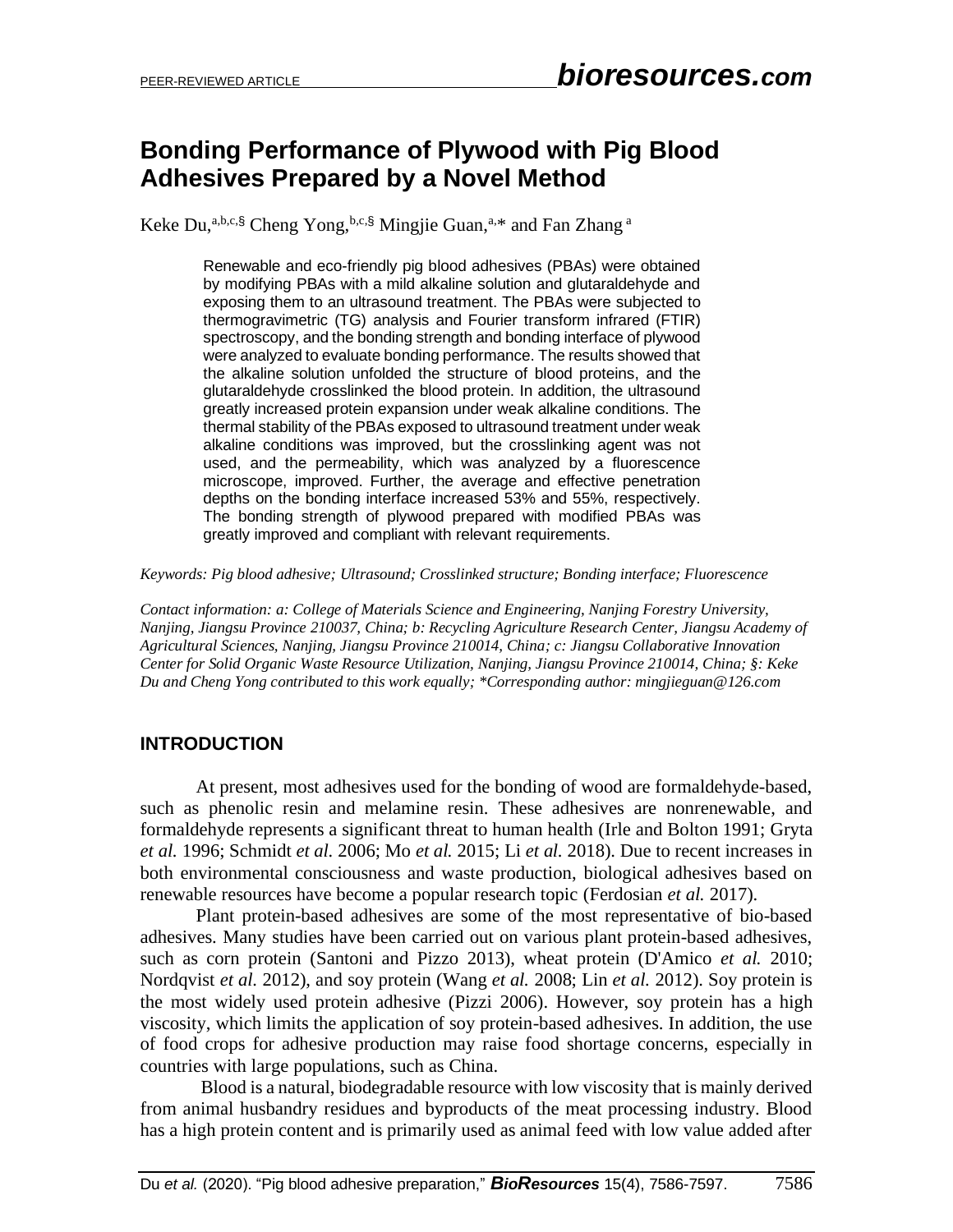processing. In addition, blood has been used in eco-friendly composite materials, such as bio-plastics (Bier *et al.* 2012a,b; Low *et al.* 2012). Up to now there have been few studies on the preparation of adhesives from pig blood. Yang *et al.* (2006) compared the properties of protein-based phenolic resin adhesives modified by soy protein, peanut protein, and blood protein and found that the properties of blood protein-based phenolic resin adhesive were similar to those of pure phenolic resin adhesives. Li *et al.* (2018) prepared a blood meal-based adhesive modified by polyvinyl alcohol, sodium dodecyl sulfate, and three glycidyl diamine. The relevant properties of the modified blood meal-based adhesives were found to be superior to those of unmodified adhesives. However, the adhesives prepared in these studies were made with dried blood meal. Drying is an energy-intensive process, and the blood drying process is not necessary for the preparation of pig blood adhesive (PBA), which should be prepared with an economical and simple method. Lin and Gunasekaran (2010) used fresh cow blood as a raw material to prepare adhesives *via* alkali modification, and the adhesive bonding shear strength was found to be independent of the pH, and it was comparable to that of phenol formaldehyde in the dry condition. Unfortunately, Lin and Gunasekaran (2010) did not discuss the phenomenon in terms of microscopic mechanisms.

Recently, much attention has been paid to the chemical modification of blood proteins due to the maturity of soy protein adhesive technology. However, the excessive use of chemical reagents can cause great damage to the environment. In contrast, ultrasound treatment is a mild and eco-friendly modification method. Many studies have shown that ultrasound can destroy the quaternary and/or tertiary structure of proteins, produce small molecular subunits, and improve the solubility and emulsifying capability of proteins by cavitation (Suslick and Price 1999; He *et al.* 2005; Chen *et al.* 2011). Jambrak *et al.* (2014) reported that ultrasound treatment can decrease particle sizes and increase the specific free surface of proteins. Cheng *et al.* (2019) reported that the molecular interactions of proteins are enhanced by ultrasound pretreatment. These findings indicate that a small amount of alkali can unfold the secondary structure of proteins with ultrasonic waves. More importantly, the use of fewer chemicals can reduce environmental damage.

In this study, the fresh pig blood was modified using a facile method of adding a small amount of chemical reagents and using ultrasound to prepare protein adhesives. This approach not only avoids the energy consumption in the blood drying process, but it also reduces the damage of excess chemical reagent to the environment. Ultrasound treatment destroys the quaternary and tertiary structure of proteins, alkaline solution can promote the hydrolysis of proteins, and glutaraldehyde can improve the waterproof property of adhesives as a crosslinking agent. This study aimed to develop an eco-friendly adhesive for biomaterials using pig blood. The basic physical properties, thermal stability, functional groups, wet shear strength (WSS), and bonding interface of plywood prepared with PBAs were measured to investigate the performance and mechanism of the modified PBAs.

## **EXPERIMENTAL**

#### **Materials**

Fresh pig blood with a pH of 7.36 was obtained from Xiaolingwei slaughterhouse in Nanjing, China. The blood was added with an appropriate amount of anticoagulant and stored at 4 ℃ for no more than a week. The NaOH and glutaraldehyde used were purchased from Beijing SLB Technology Co., Ltd. (Beijing, China). Poplar (*Populus tomentosa*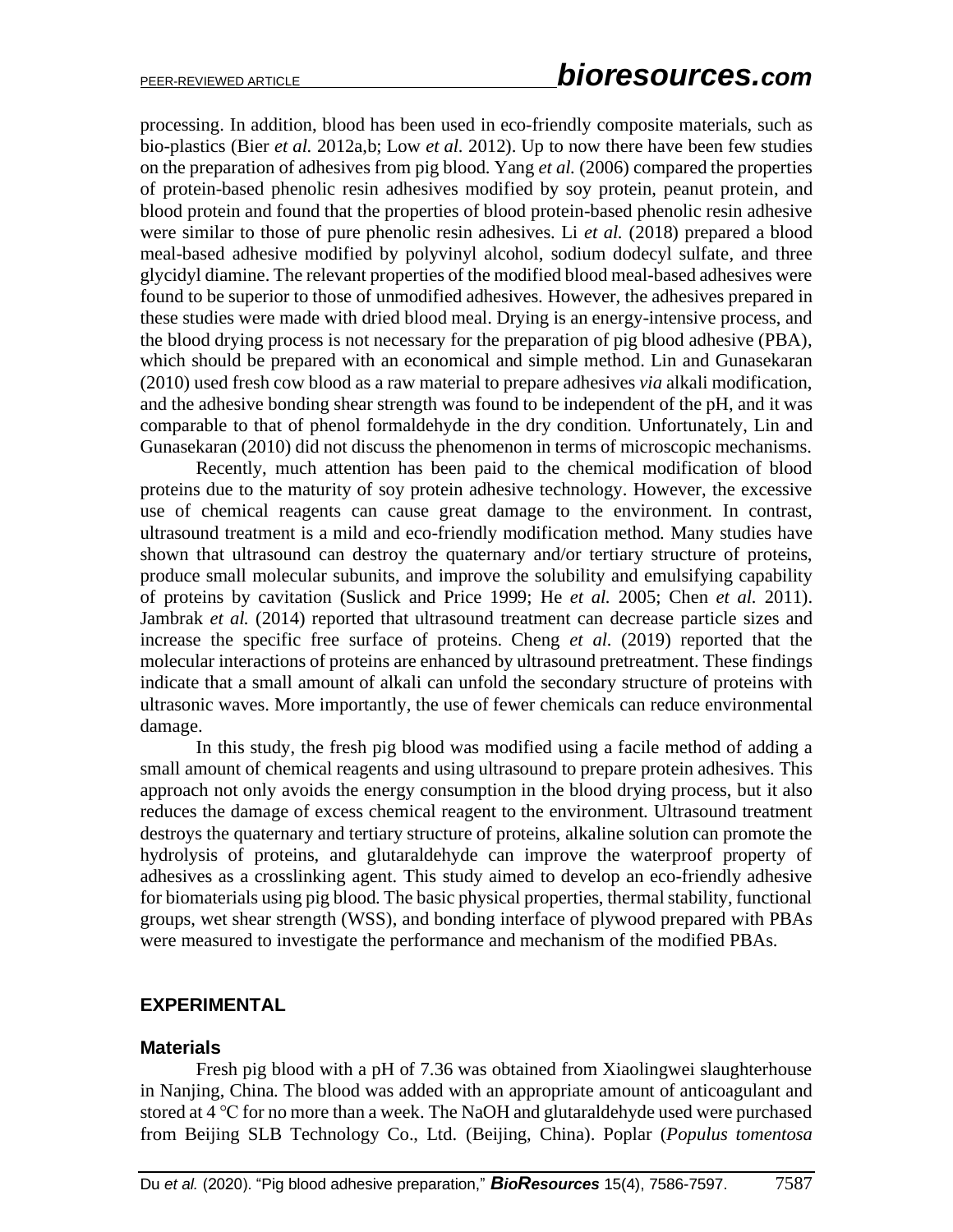Carr.) veneers (50 cm  $\times$  50 cm  $\times$  0.2 cm) with a 9% moisture content were purchased from Guannan, Jiangsu Province, China.

## **Preparation of Adhesives**

Fresh pig blood (100 g) was stirred for 1 h at 40 °C and coded as FPB. NaOH (1 g) was added to the fresh pig blood (100 g), stirred for 1 h at 40 °C, and coded as NPB. Glutaraldehyde (1 g) was then added into the NPB, stirred for 1 h at 40  $^{\circ}$ C, and coded as GPB.

NaOH (1 g) was added to fresh pig blood (100 g), stirred for 1 h at 40  $\degree$ C, exposed to ultrasound treatment (40 kHz, 500 W), and coded as NUPB. Glutaraldehyde (1 g) was then added into the NPB, stirred for 1 h at 40  $^{\circ}$ C, exposed to ultrasound treatment (40 kHz, 500 W), and coded as GUPB.

The production process of adhesive is shown in Scheme 1.



**Scheme 1.** Flow chart of the preparation of adhesives

# **Determination of Basic Properties**

The FPB, NPB, NUPB, GPB, and GUPB adhesives (20 mL of each sample) were separately placed in a test tube for 30 min to observe whether stratification or bubbles would be produced.

The solid content of each adhesive was measured according to GB/T 14074 (2006). Approximately 3  $g$  (M) of adhesive was placed in an oven until a constant weight (m) was reached at a temperature of  $100 \pm 2$  °C. The solid content was calculated with Eq. 1,

$$
Solid content = m/M \times 100\% \tag{1}
$$

where *m* is constant weight (g) and *M* is the mass (g) of the adhesive. All measurements were performed in triplicate.

The FPB, NPB, NUPB, GPB, and GUPB adhesives (20 mL of each sample) were placed in a test tube for 1 h, and then the pH was measured. All measurements were performed in triplicate.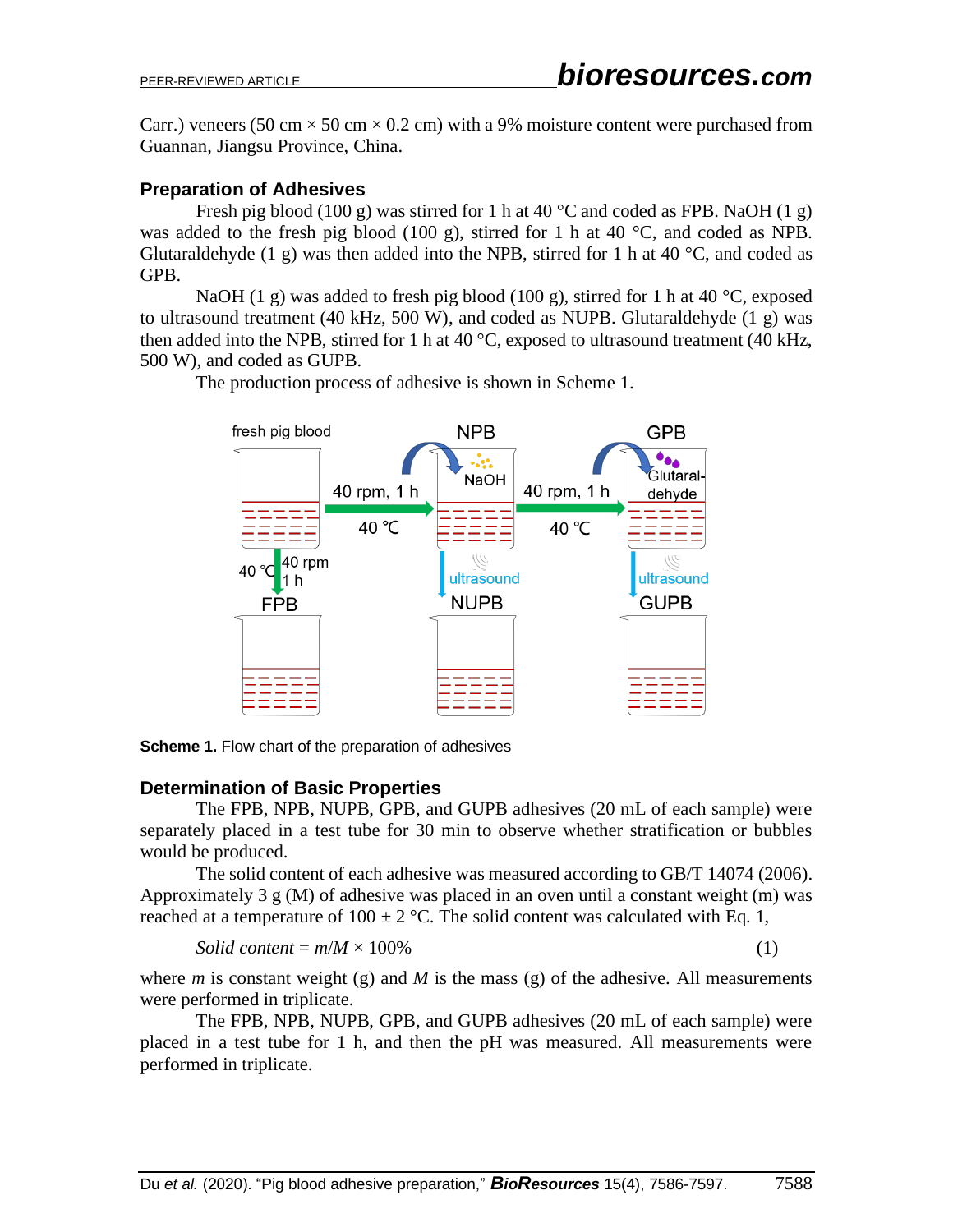## **Methods**

#### *Thermogravimetric analysis (TGA)*

The thermal degradation behavior of the pre-freeze dried adhesives was measured on a S II 7200 TGA instrument (Hitachi Ltd., Tokyo, Japan) with the following conditions: 5 mg of adhesive powder, a scanning temperature from 25  $\degree$ C to 600  $\degree$ C, and a heating rate of 10 °C/min under an  $N_2$  atmosphere.

## *Fourier transform infrared (FTIR) spectroscopy*

The adhesive samples were pre-freeze dried completely and ground into powder. Fourier-transform infrared spectroscopy was used to obtain spectra of the adhesives with a Tensor 27 infrared spectrometric analyzer (Bruker, Karlsruhe, Germany) using KBr pellets in the spectral range of 400 cm<sup>-1</sup> to 4000 cm<sup>-1</sup> with a 4 cm<sup>-1</sup> resolution using 32 scans.

#### *Wet shear strength (WSS) measurement*

The adhesives were applied to 3-ply poplar veneers (40 cm  $\times$  40 cm  $\times$  0.2 cm). The glue-spread of single glueline was 360 g/m<sup>2</sup> and hot-pressed at 120 °C for 5 min at 1.20 MPa in a QLB-D hydraulic press (Shanghai First Rubber Machinery Factory, Shanghai, China). The plywood samples were stored at a temperature of 21 to 23  $\degree$ C and humidity of 60 to 63% for at least 24 h after hot pressing. The bonding shear strength of the plywood was measured in wet conditions according to GB/T 17657 (2013). The specimens (2.5 cm  $\times$  10 cm) were submerged in water at 63  $\pm$  2 °C for 3 h and then dried at room temperature for 10 min, and their wet shear strengths were tested using a tensile machine (CMT5504, Shenzhen XinSanSi Co. Ltd., Shenzhen, China) at an operating speed of 10.0 mm/min.

#### *Morphology of the bonding interface*

A cross-section of 5 mm  $\times$  5 mm  $\times$  20 µm in size was created from each sample with a TU-213 ultramicrotome (Yamato Kohki Industrial Co., Ltd., Yamato, Japan) at room temperature after the specimens had been softened by soaking in water for 2 w. The cross-sections were then dehydrated with graded ethanol (30%, 50%, 75%, 95%, and 100%). Then, 0.5% of the fluorescent dye toluidine blue-O was added dropwise over 30 min, and each sample was cleaned twice with deionized water before observation. Finally, the sample was observed under a BX51 fluorescence microscope (Olympus Corporation, Tokyo, Japan). The microscopy images were processed with graphics processing software (ImageJ, National Institutes of Health, v1.8.0, Bethesda, America) to calculate the average penetration depth (AP), effective penetration depth (EP), and permeation area (*A*) of the adhesive layer. The AP was obtained by taking the average of the five maximum penetration depth values of the adhesive layer, *A* is the area of the adhesive on the entire fluorescent image, and *A* divided by the length of the adhesive line is the EP (Gavrilovic-Grmusa *et al.* 2016; Qin *et al.* 2016).

# **RESULTS AND DISCUSSION**

#### **Basic Performance of the Adhesives**

Solid content is an important indicator for evaluating the quality of adhesives. Table 1 shows that FPB had the lowest solid content of 18.2%, and the solid content of NPB and GPB increased to 19.0% and 22.1%, respectively. The reasons for the increase of solid content may be the addition of solid NaOH and the evaporation of water during the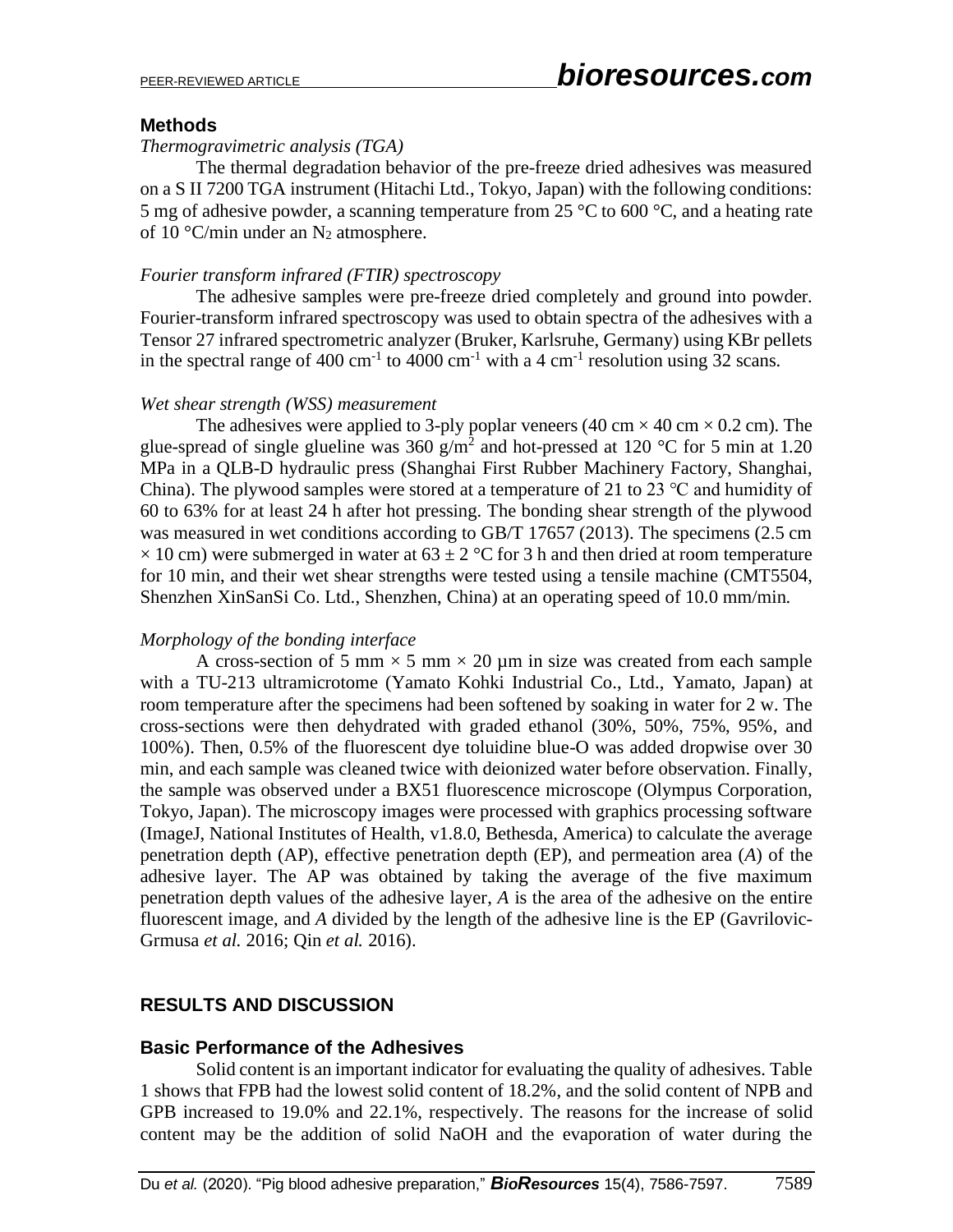preparation of adhesives. The spherical structure of the protein molecule was destroyed, which exposed more active groups that were beneficial for further crosslinking modification of glutaraldehyde. The effect of ultrasound treatment on the solid content of PBA differed, as the solid content of NUPB was higher than that of NPB, and the solid content of GUPB was lower than that of GPB. This may have been due to an increase in soluble protein under cavitation and the thermal and mechanical action of ultrasound treatment, which could have caused enhanced protein solubility (Liu *et al.* 2011; Zhu 2015; Wu 2016). However, the mechanical action of ultrasound may destroy the crosslinked structure formed by protein and glutaraldehyde (Li *et al.* 2012). In spite of this, the solid contents of NUPB and GUBP were still higher than that of FPB, so ultrasound treatment was shown to be a feasible modification method. In addition, the pH of the PBAs decreased after modification with glutaraldehyde, probably because the amino groups covalently react with glutaraldehyde (Silva *et al.* 2004; Betancor *et al.* 2006).

| Adhesive    | Solid Content (%) | ŋН | Appearance           |
|-------------|-------------------|----|----------------------|
| FPB         | 18.2              | .4 | Fizzy and stratified |
| <b>NPB</b>  | 19.0              |    | Not stratified       |
| <b>NUPB</b> | 19.6              |    | Not stratified       |
| <b>GPB</b>  | 22 1              | Ω  | Not stratified       |
| GUPB        | 21 3              |    | Not stratified       |

**Table 1.** Basic Performance of the Adhesives

## **TG and DTG Analysis**

As shown in the TG curve in Fig. 1(a), the thermal degradation of PBAs was divided into four stages:  $0^{\circ}$ C to  $120^{\circ}$ C,  $120$  to  $230^{\circ}$ C,  $230^{\circ}$ C to  $400^{\circ}$ C, and above  $400^{\circ}$ C. The weight change in the first stage was related to the loss of free water and bound water, and the second stage was due to the separation of the protein quaternary structure and the decomposition of small molecules. The third stage was mainly due to the degradation of porcine blood protein skeleton structure and the non-covalent bond breaks at this stage. The fourth stage was due to the thermal decomposition of blood (Barreto *et al.* 2003; Soares *et al.* 2005; Schmidt *et al.* 2005; Schmidt and Soldi 2006). The TG curve shows that the residue weights of GUPB and NUPB were relatively large, which suggests that NUPB and GUPB had better heat resistance. This result may have been due to NUPB and GUPB generating more small molecules with good thermal stability under the action of ultrasound treatment.

The DTG curve shows that the highest degradation temperatures of FPB, NPB, and GPB gradually increased. This contrast indicated that some structural changes occurred in the composites. This may have been due to the degradation of peptide and amide bonds by NaOH, which exposes many reactive groups that can crosslink under the catalysis of NaOH. Then, the larger-formula-weight molecules were generated, and the stability of NPB was improved. The reaction continued to produce crosslinked structures after glutaraldehyde was added, and the thermal stability of GPB was further improved (Tian *et al.* 2016). The highest degradation temperature changes of NPB and GPB were not obvious after ultrasound modification. However, for NPB and GPB, the peak was shaper than NUPB and GUPB, respectively. It may be that ultrasound can be used to enhance proteinprotein interactions *via* alterations to the protein structure; thus, there are more macromolecules inside NUPB and GUPB and their thermal stability improved (Li *et al*. 2012; Esteghlal *et al*. 2019; Pathak *et al*. 2020).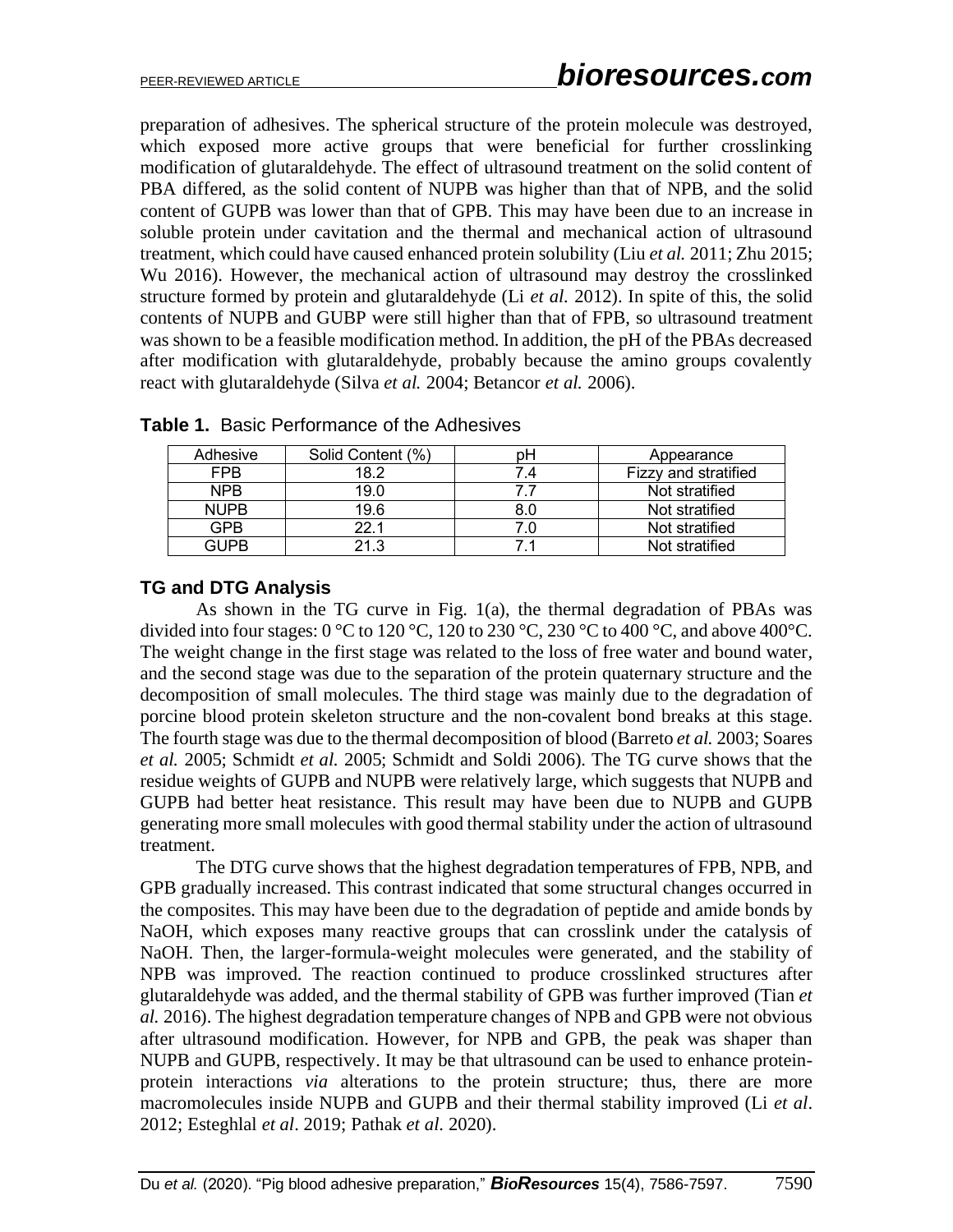

**Fig. 1.** TG (a) and DTG (b) curves of FPB, NPB, NUPB, GPB, and GUPB adhesives

#### **FTIR Spectrophotometric Analysis**

Figure 2 shows the FTIR curves of the PBAs. Fourier-transform infrared analysis can reveal possible chemical and physical interactions in the adhesives. The wide peak at 3000 to 3500 cm<sup>-1</sup> in Fig. 2a was due to a large number of free N-H and O-H groups (Yuan *et al.* 2017). The half-peak width of GPB was much narrower than that of FPB, which indicates that the free amino acid residues in the protein were reduced and glutaraldehyde crosslinked with protein. NaOH destroyed the structure of the protein molecules and increased the number of free amino acid residues, which resulted in a wider half-peak width of NPB than that of FPB. The half-peak width of NUPB was narrower than that of NPB, and the half-peak width of GUPB was wider than that of GPB. This may have occurred because ultrasound can cause protein aggregation and reduce free amino acid residues but destroys crosslinked structures formed by glutaraldehyde and protein.



**Fig. 2.** The FTIR curves of FPB, NPB, NUPB, GPB, and GUPB adhesives

The characteristic absorption peaks of proteins are 1660, 1542, and 1312  $cm^{-1}$ , which are the C=O stretching of amide I, the N-H bending of amide II, and the C-N stretching and N-H bending of amide III, respectively. The absorption peaks of GPB and GUPB were much weaker than those of FPB at  $1312 \text{ cm}^{-1}$  (Fig. 2b), indicating that glutaraldehyde was crosslinked with protein. Compared with the spectrum of the FPB adhesive, the absorption peak of NUPB disappeared at  $1104 \text{ cm}^{-1}$  (attributed to C-O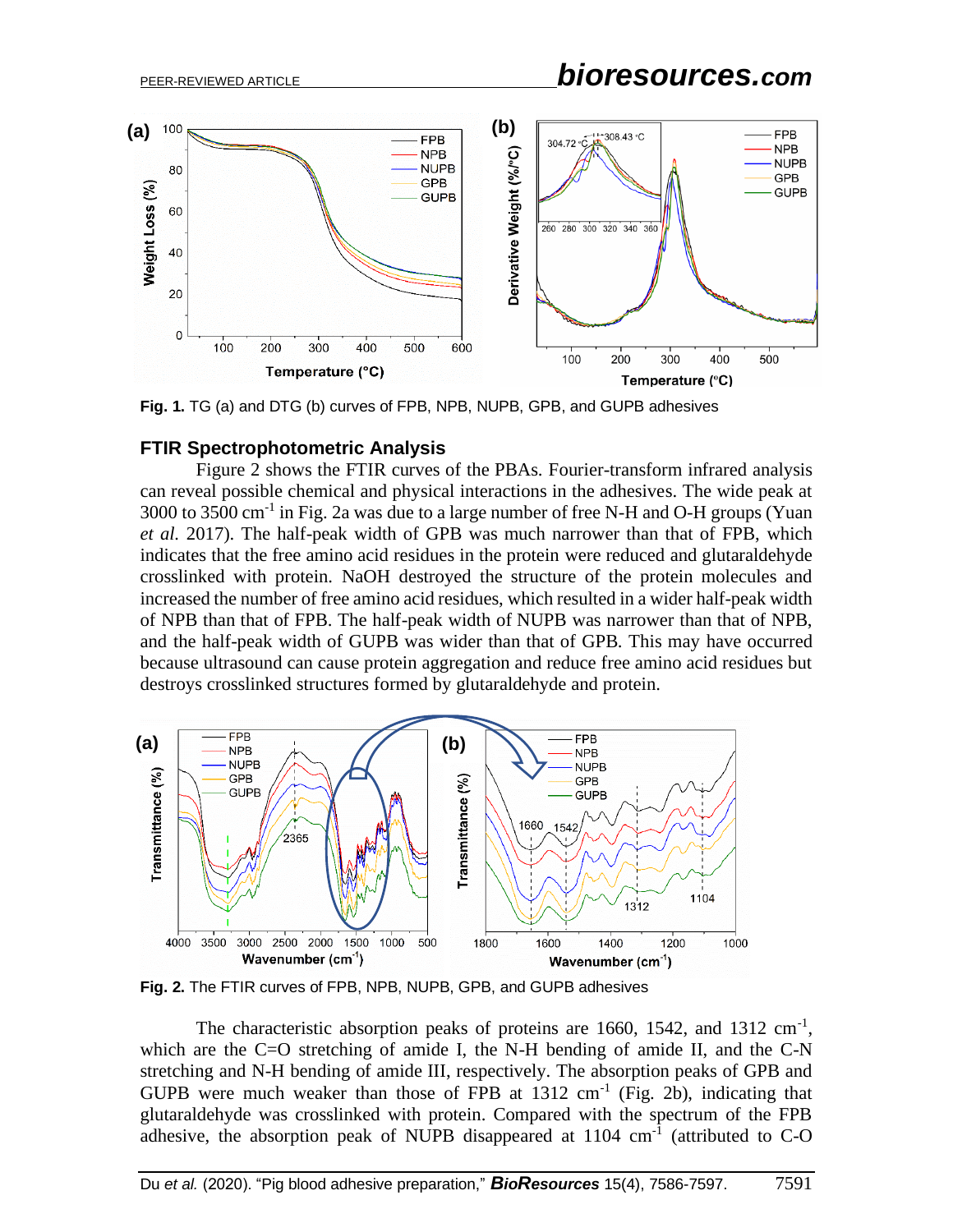stretching), which may have occurred because the protein subunits were degraded by the ultrasound treatment. The reaction mechanism of NaOH, glutaraldehyde, and ultrasound treatment with pig blood protein molecules is shown in Fig. 3.



**Fig. 3.** A schematic illustration of the reaction mechanism of NaOH, glutaraldehyde, and ultrasound treatment with pig blood protein molecules

# **Bonding Interface Analysis**



**Fig. 4.** Bonding interface of plywood bonded with adhesive FPB, NPB, NUPB, GPB, and GUPB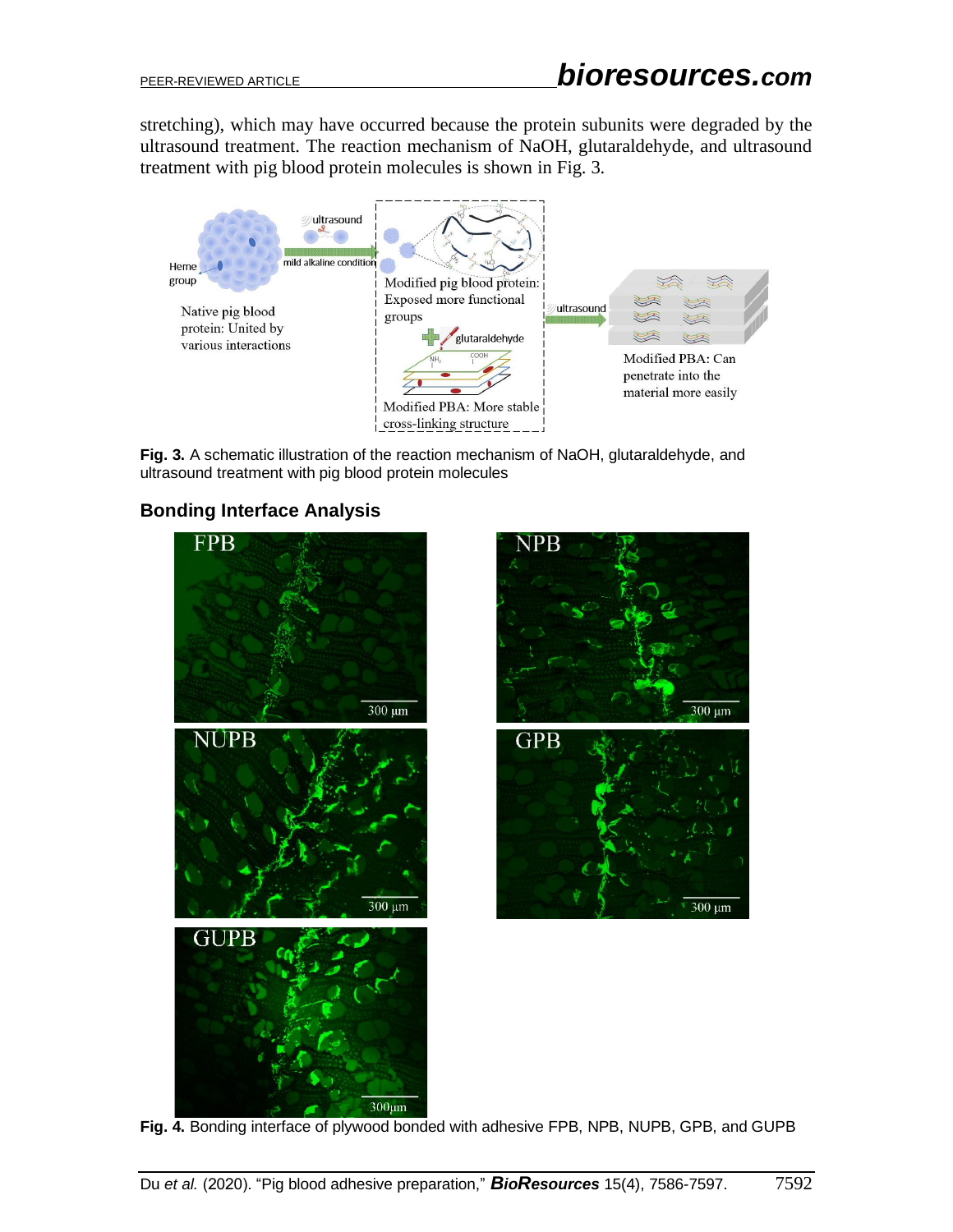The distribution of adhesives in the plywood bonding interface is shown in Fig. 4. Figure 4 shows that the penetration depth of the adhesives in the two adjacent veneers was not symmetrical or consistent.

The adhesives were mainly distributed in the cell cavity and cell wall of the parenchyma cells, ray cells, and ducts of poplar, and some adhesives flowed into the interior of the veneer through a crack in the veneer. The amount of FPB infiltration into the veneer and poplar cells was low and mostly was present in the bonding interface. More NPB, NUPB, GPB, and GUPB penetrated the inside of the veneer and poplar cells and formed a "glue ring" for better permeability.

The results of quantitative analysis are shown in Table 2. The results indicate that the A, AP, and EP values of FPB were the lowest and that the permeability of FPB was the worst, and the A, AP, and EP values of the NPB, NUPB, GPB, and GUPB were improved after modification. The A and AP values of NPB were the largest, and the EP value of NUPB was the largest. The EP values of NUPB and GUPB increased 10% and 12%, respectively, relative to the EP values of NPB and GPB, which indicates that the fluidity of PBAs improved under ultrasound treatment.

| Adhesives   | $A \, (\mu m^2)$ | $AP$ ( $µm$ )    | $EP$ (µm)         |
|-------------|------------------|------------------|-------------------|
| FPB         | 36280 ± 1814     | $35.41 \pm 0.18$ | $237.23 \pm 1.19$ |
| <b>NPB</b>  | $68115 \pm 3405$ | $65.79 \pm 0.33$ | $384.30 \pm 1.92$ |
| <b>NUPB</b> | $62489 \pm 3124$ | $54.21 \pm 0.27$ | $423.45 \pm 2.13$ |
| <b>GPB</b>  | 55204 ± 2706     | $55.48 \pm 0.28$ | $367.83 \pm 1.84$ |
| GUPB        | $60205 \pm 3010$ | $60.59 \pm 0.30$ | $412.25 \pm 2.06$ |

**Table 2.** Analysis Results of Plywood Bonding Interface

## **WSS of Plywood**

The WSS of plywood made using PBA is shown in Fig. 5. The WSS of FPB was only 0.16 MPa, which is far less than the strength requirement of adhesives for plywood (≥ 0.7 MPa) (GB/T 17657 2013).



**Fig. 5.** The WSS of plywood bonded with FPB, NPB, NUPB, GPB, and GUPB

The WSS of plywood made with NPB was slightly increased. This may have been due to the ability of NaOH to open the structure of protein molecules and expose active groups for crosslinking, but the structure of protein molecules could not be fully opened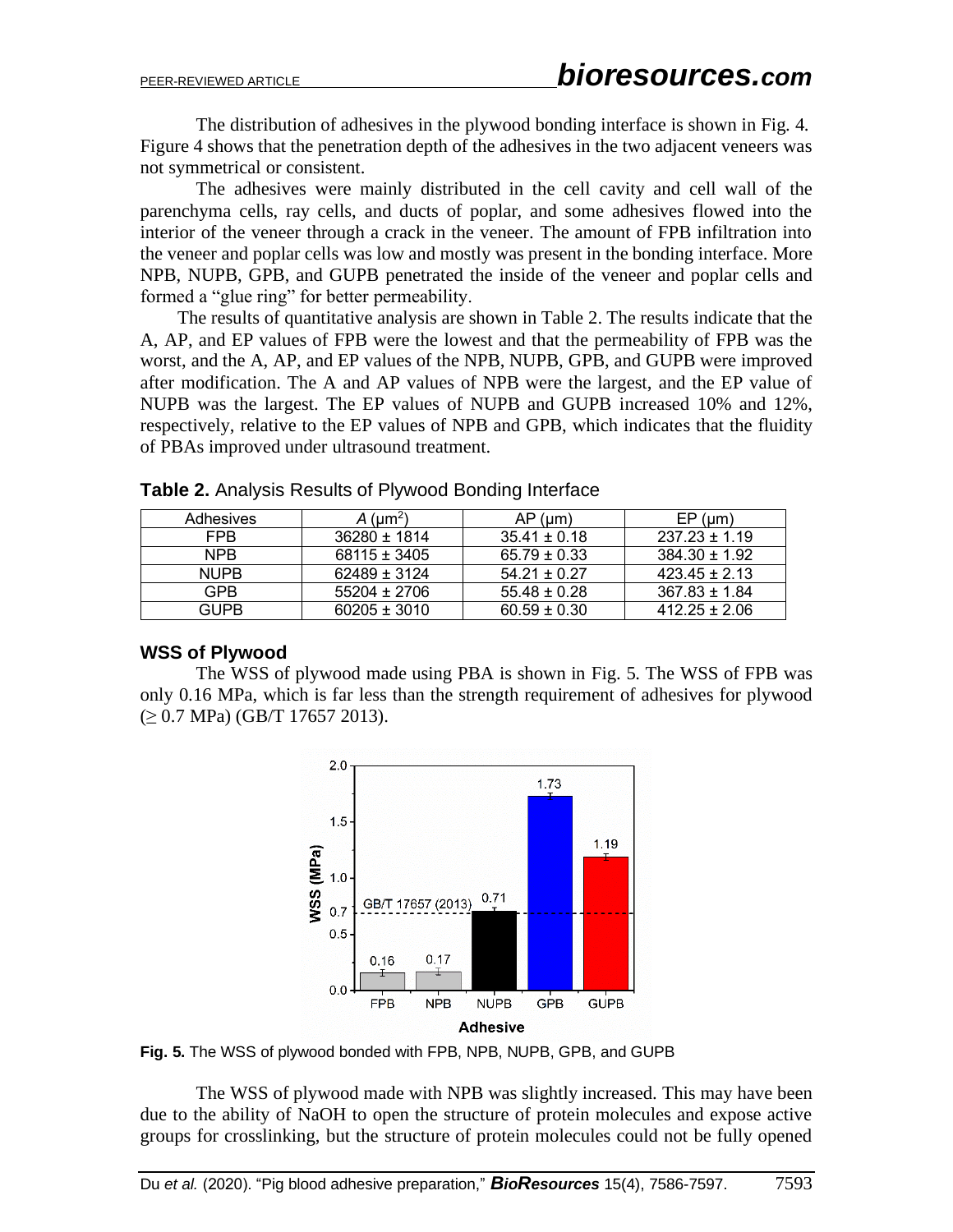with mild alkaline conditions. As the protein molecules disperse and unfold in solution under the cavitation of ultrasound treatment, the interaction between the wood and the protein increases during the curing process (Nordqvist *et al.* 2010; Sui *et al.* 2017; Zhu *et al*. 2017), and a better bond strength is achieved. Therefore, the WSS of the plywood made with NUPB increased 318% relative to that of NPB, and it reached 0.71 MPa. The WSS of the plywood made with GPB was the highest, which was attributed to the fact that the addition of glutaraldehyde led to the formation of complex crosslinked structures, which improved the performance of the resultant adhesive (Wang *et al.* 2007). The WSS of the plywood made with GUPB decreased 31% compared to that of GPB. This might be because the cross-linking structure of GUPB was less than that of GPB after ultrasound treatment (Li *et al.* 2016). However, the plywood made with GUPB still met the strength requirement.

# **CONCLUSIONS**

- 1. After modification with a small amount of NaOH and glutaraldehyde and exposure to ultrasound treatment, the thermal stability and bonding performance of the modified pig blood adhesives (PBAs) were improved.
- 2. The glutaraldehyde-treated pig blood (GPB) had a more stable crosslinked structure, better thermal stability, and excellent bonding performance. In addition, the bonding strength of the ultrasonicated version (GUPB) was lower than that of GPB because ultrasound treatment slightly destroyed the formed crosslinked structure.
- 3. In weak alkalinity conditions, the use of ultrasound helps pig blood protein molecules unfold sufficiently and improve the permeability of PBA on the bonding interface. Therefore, the wet shear strength (WSS) of GPB increased 318% and reached the bonding strength requirements of plywood as per GB/T 17657 (2013).
- 4. As it allows a reduction of chemical reagents and cost, the preparation of PBAs with ultrasound treatment under mild alkaline conditions is a green preparation method.

## **ACKNOWLEDGMENTS**

This work was financially supported by the National State Science Foundation of China (Grant No. 21808093) and the Priority Academic Program Development of Jiangsu Higher Education Institutions (PAPD).

# **REFERENCES CITED**

- Barreto, P. L. M., Pires, A. T. N., and Soldi, V. (2003). "Thermal degradation of edible films based on milk proteins and gelatin in inert atmosphere," *Polymer Degradation and Stability* 79(1), 147-152. DOI: 10.1016/s0141-3910(02)00267-7
- Betancor, L., López-Gallego, F., Hidalgo, A., Alonso-Morales, N., Mateo, G. D.-O. C., Fernández-Lafuente, R., and Guisán, J. M. (2006). "Different mechanisms of protein immobilization on glutaraldehyde activated supports: Effect of support activation and immobilization conditions," *Enzyme and Microbial Technology* 39(4), 877-882. DOI: 10.1016/j.enzmictec.2006.01.014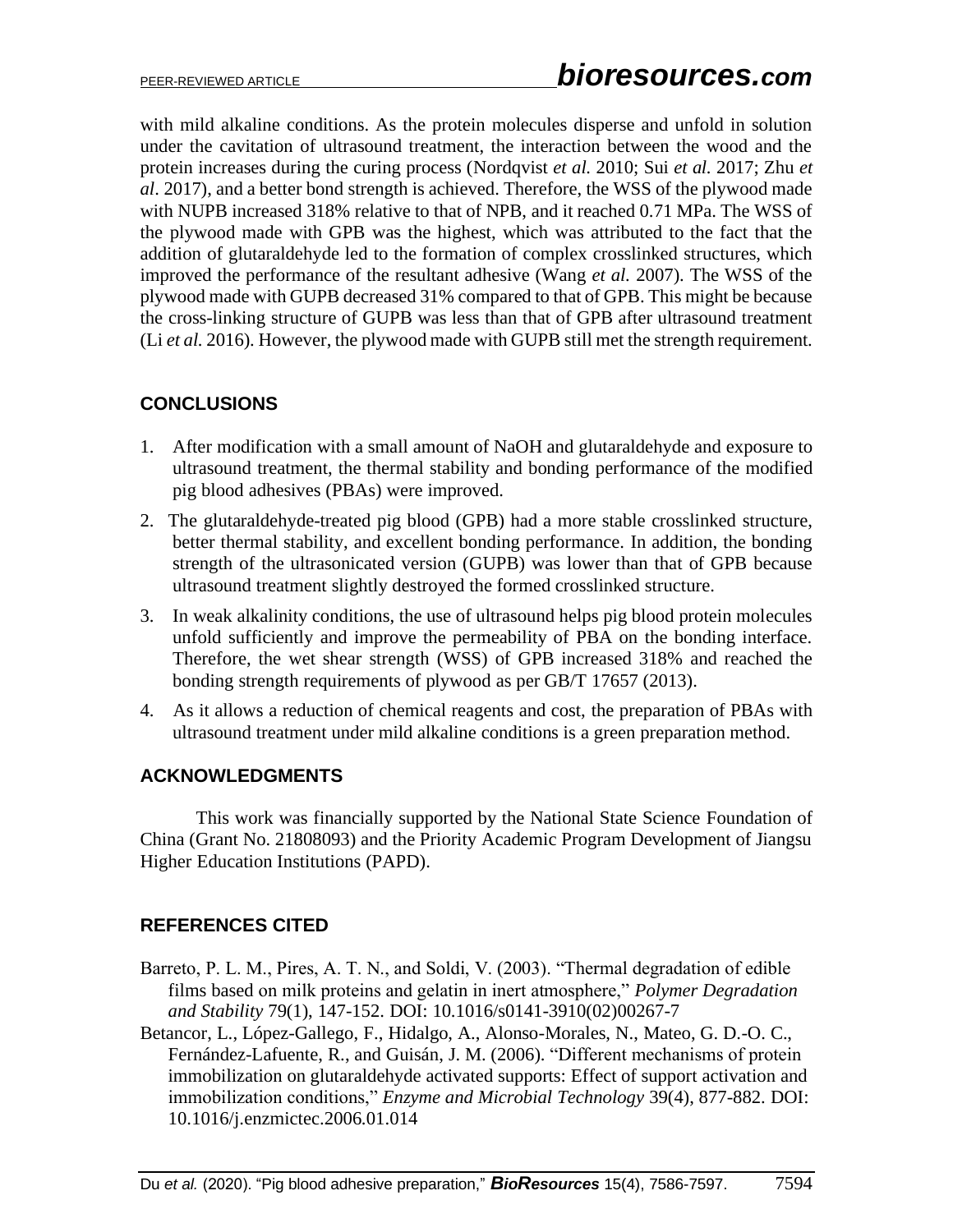- Bier, J. M., Verbeek, C. J. R., and Lay, M. C. (2012a). "An eco-profile of thermoplastic protein derived from blood meal. Part 1: Allocation issues," *The International Journal of Life Cycle Assessment* 17(2), 208-219. DOI: 10.1007/s11367-011-0349-8
- Bier, J. M., Verbeek, C. J. R., and Lay, M. C. (2012b). "An ecoprofile of thermoplastic protein derived from blood meal. Part 2: Thermoplastic processing," *The International Journal of Life Cycle Assessment* 17(3), 314-324. DOI: 10.1007/s11367-011-0355-x
- Chen, L., Chen, J., Ren, J., and Zhao, M. (2011). "Effects of ultrasound pretreatment on the enzymatic hydrolysis of soy protein isolates and on the emulsifying properties of hydrolysates," *Journal of Agricultural and Food Chemistry* 59(6), 2600-2609. DOI: 10.1021/jf103771x
- Cheng, Y., Donkor, P. O., Ren, X., Wu, J., Agyemang, K., Ayim, I., and Ma, H. (2019). "Effect of ultrasound pretreatment with mono-frequency and simultaneous dual frequency on the mechanical properties and microstructure of whey protein emulsion gels," *Food Hydrocolloids* 89, 434-442. DOI: 10.1016/j.foodhyd.2018.11.007
- D'Amico, S., Hrabalova, M., Müller, U., and Berghofer, E. (2010). "Bonding of spruce wood with wheat flour glue—Effect of press temperature on the adhesive bond strength," *Industrial Crops and Products* 31(2), 255-260. DOI: 10.1016/j.indcrop.2009.11.001
- Esteghlal, S., Gahruie, H. H., Niakousari, M., Barba, F. J., Bekhit, A. E., Mallikarjunan, K., and Roohinejad, S. (2019). "Bridging the knowledge gap for the impact of nonthermal processing on proteins and amino acids," *Foods* 8(7), 262. DOI: 10.3390/foods8070262
- Ferdosian, F., Pan, Z., Gao, G., and Zhao, B. (2017). "Bio-based adhesives and evaluation for wood composites application," *Polymers* 9(2), Article number 70. DOI: 10.3390/polym9020070
- Gavrilovic-Grmusa, I., Dunky, M., Djiporovic-Momcilovic, M., Popovic, M., and Popovic, J. (2016). "Influence of pressure on the radial and tangential penetration of adhesive resin into poplar wood and on the shear strength of adhesive joints," *BioResources* 11(1), 2238-2255. DOI: 10.15376/biores.11.1.2238-2255
- GB/T 14074 (2006). "Testing methods for wood adhesives and their resins," Standardization Administration of China, Beijing, China.
- GB/T 17657 (2013). "Test methods of evaluating the properties of wood-based panels and surface decorated wood-based panels," Standardization Administration of China, Beijing, China.
- Gryta, M., Majchrzak, J., Kaledkowski, B., and Szemien, M. (1996). "Phenolicformaldehyde resin modified with melamine and urea," *Przemysl Chemiczny* 75(1), 12-14.
- He, Y., Cao, Y., and Liu, Y. (2005). "Initiation mechanism of ultrasonically irradiated emulsion polymerization," *Journal of Polymer Science Part B: Polymer Physics* 43(18), 2617-2624. DOI: 10.1002/polb.20544
- Irle, M. A., and Bolton, A. J. (1991). "Physical aspects of wood adhesive bond formation with formaldehyde-based adhesives. Part III. The creep behavior of formaldehyde based resins at different relative humidities," *Holzforschung* 45(1), 69-74. DOI: 10.1515/hfsg.1991.45.1.69
- Jambrak, A. R., Mason, T. J., Lelas, V., Paniwnyk, L., and Herceg, Z. (2014). "Effect of ultrasound treatment on particle size and molecular weight of whey proteins," *Journal of Food Engineering* 121, 15-23. DOI: 10.1016/j.jfoodeng.2013.08.012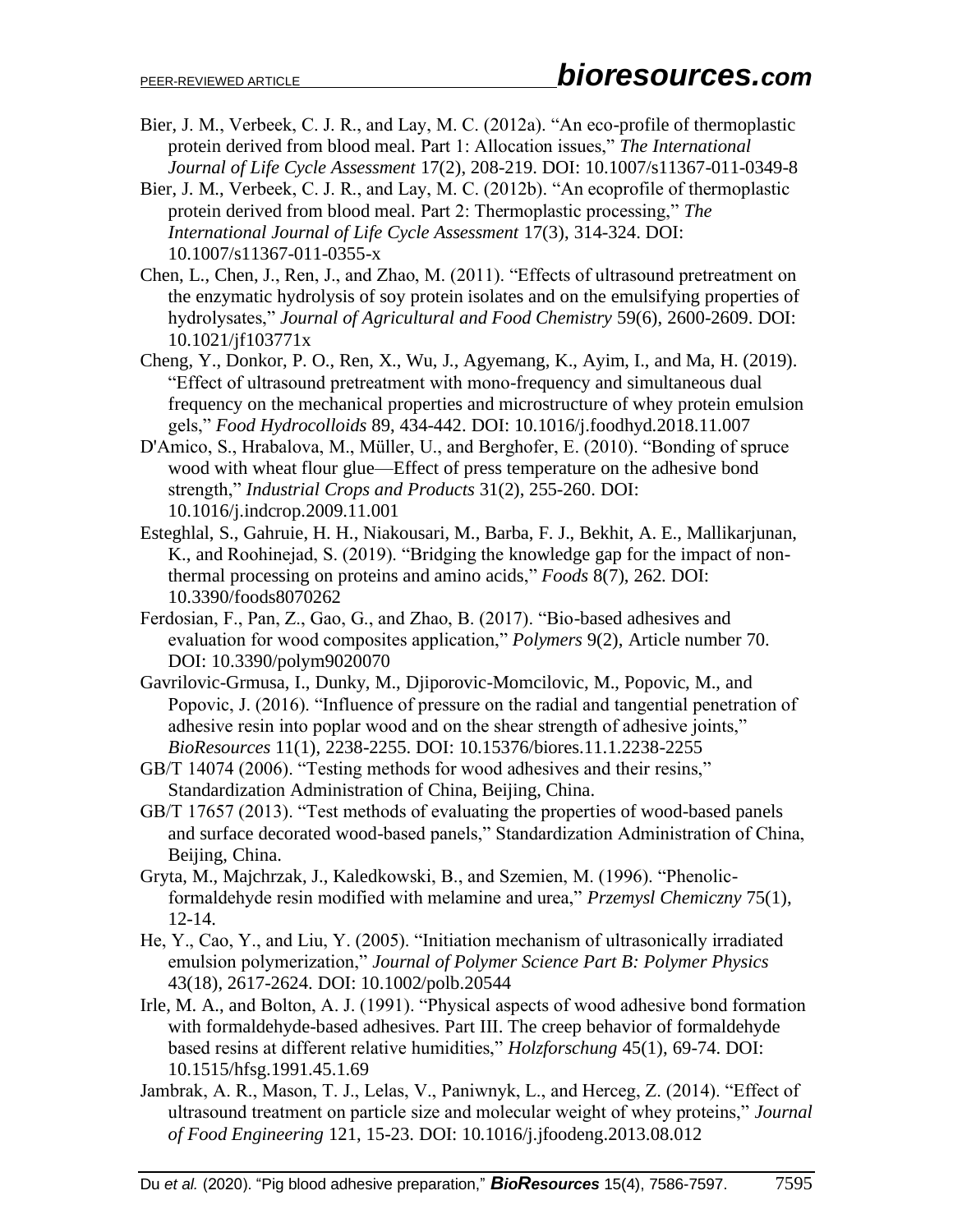- Li, Q., Lin, T., and Wang, X. (2012). "Effects of ultrasonic treatment on wool fibre and fabric properties," *The Journal of the Textile Institute* 103(6), 662-668. DOI: 10.1080/00405000.2011.597569
- Li, S., Yang, X., Zhang, Y., Ma, H., Liang, Q., Qu, W., He, R., Zhou, C., and Mahunu, G. K. (2016). "Effects of ultrasound and ultrasound assisted alkaline pretreatments on the enzymolysis and structural characteristics of rice protein," *Ultrasonics Sonochemistry* 31, 20-28. DOI: 10.1016/j.ultsonch.2015.11.019
- Li, X., Li, J., Luo, J., Li, K., Gao, Q., and Li, J. (2018). "A novel eco-friendly blood meal-based bio-adhesive: Preparation and performance," *Journal of Polymers and the Environment* 26(2), 607-615. DOI: 10.1007/s10924-017-0976-7
- Lin, H., and Gunasekaran, S. (2010). "Cow blood adhesive: Characterization of physicochemical and adhesion properties," *International Journal of Adhesion and Adhesives* 30(3), 139-144. DOI: 10.1016/j.ijadhadh.2009.10.003
- Lin, Q., Chen, N., Bian, L., and Fan, M. (2012). "Development and mechanism characterization of high performance soy-based bio-adhesives," *International Journal of Adhesion and Adhesives* 34, 11-16. DOI: 10.1016/j.ijadhadh.2012.01.005
- Liu, B., Ma, H.-L., Li, S.-J., Tian, W.-M., and Wu, B.-G. (2011). "Study on the structure of defatted wheat germ protein isolate under ultrasonic treatment," *Spectroscopy and Spectral Analysis* 31(8), 2220-2225. (In Chinese) DOI: 10.3964/j.issn.1000- 0593(2011)08-2220-06
- Low, A., Lay, M., Verbeek, J., and Swan, J. (2012). "Decoloring hemoglobin as a feedstock for second-generation bioplastics," *Preparative Biochemistry & Biotechnology* 42(1), 29-43. DOI: 10.1080/10826068.2011.563401
- Mo, X. F., Fan, D. B., Qin, T. F., and Chu, F. X. (2015). "Curing characteristics and adhesion performance of phenol-fornaldehyde resins with composite additives," *Journal of Tropical Forest Science* 27(2), 248-254.
- Nordqvist, P., Khabbaz, F., and Malmström, E. (2010). "Comparing bond strength and water resistance of alkali-modified soy protein isolate and wheat gluten adhesives," *International Journal of Adhesion & Adhesives* 30(2), 71-79. DOI: 10.1016/j.ijadhadh.2009.09.002
- Nordqvist, P., Thedjil, D., Khosravi, S., Lawther, M., Malmström, E., and Khabbaz, F. (2012). "Wheat gluten fractions as wood adhesives—Glutenins *versus* gliadins," *Journal of Applied Polymer Science* 123(3), 1530-1538. DOI: 10.1002/app.34312
- Pathak, R., Leong, T. S. H., Martin, G. J. O., and Ashokkumar, M. (2020). "Amino acid and secondary structure integrity of sonicated milk proteins," *Australian Journal of Chemistry* 73(2-3), 170-179. DOI: 10.1071/ch19372
- Pizzi, A. (2006). "Recent developments in eco-efficient bio-based adhesives for wood bonding: Opportunities and issues," *Journal of Adhesion Science and Technology* 20(8), 829-846. DOI: 10.1163/156856106777638635
- Qin, L., Lin, L., and Fu, F. (2016). "Microstructural and micromechanical characterization of modified urea-formaldehyde resin penetration into wood," *BioResources* 11(1), 182-194. DOI: 10.15376/biores.11.1.182-194
- Santoni, I., and Pizzo, B. (2013). "Evaluation of alternative vegetable proteins as wood adhesives," *Industrial Crops and Products* 45, 148-154. DOI: 10.1016/j.indcrop.2012.12.016
- Schmidt, V., Giacomelli, C., and Soldi, V. (2005). "Thermal stability of films formed by soy protein isolate–sodium dodecyl sulfate," *Polymer Degradation and Stability* 87(1), 25-31. DOI: 10.1016/j.polymdegradstab.2004.07.003